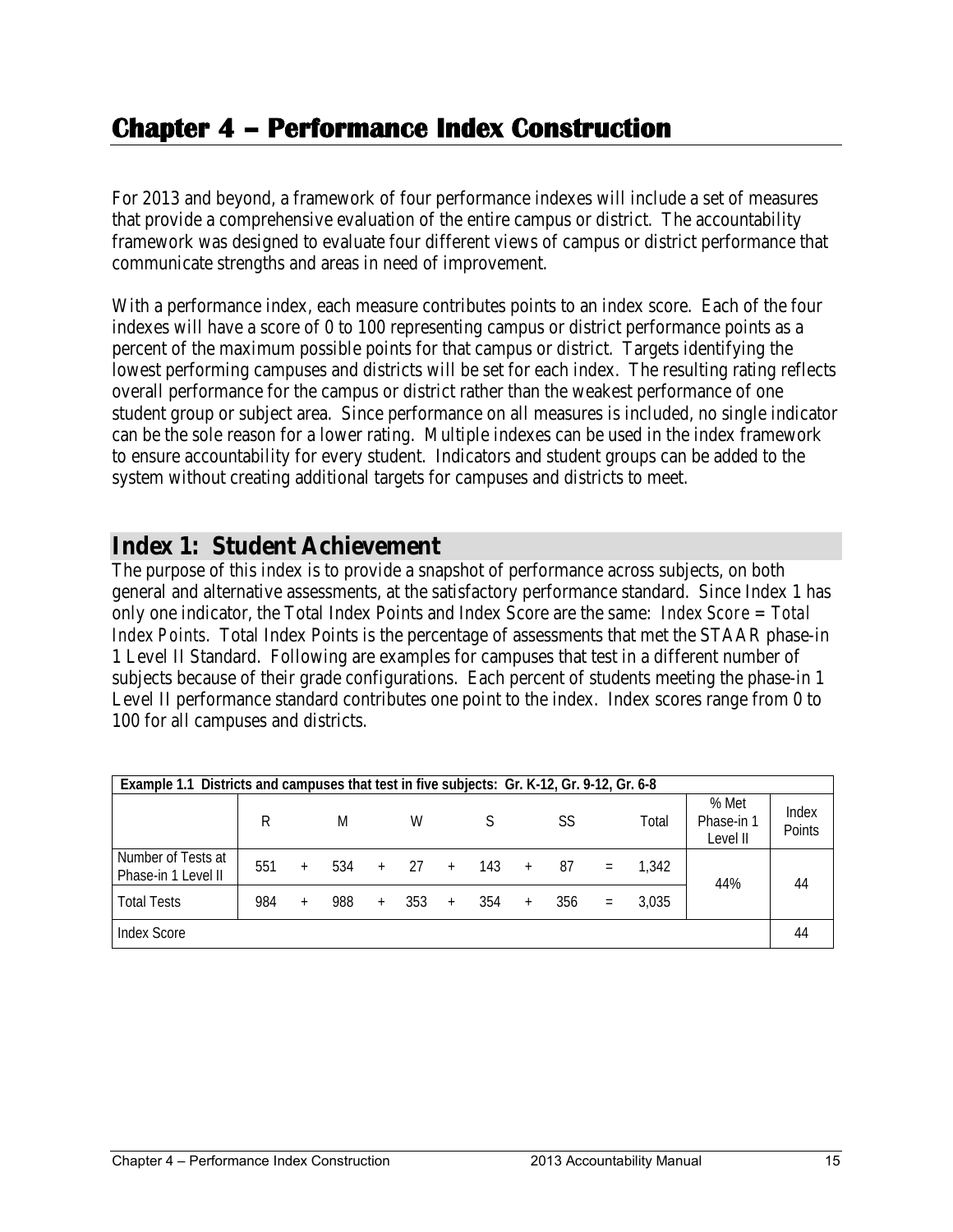| Example 1.2. Campuses that test in four subjects: Gr. K-5 |     |        |     |     |     |     |       |        |          |     |       |                                |                 |
|-----------------------------------------------------------|-----|--------|-----|-----|-----|-----|-------|--------|----------|-----|-------|--------------------------------|-----------------|
|                                                           | R   |        | M   |     | W   |     |       |        | SS       |     | Total | % Met<br>Phase-in1<br>Level II | Index<br>Points |
| Number of Tests at<br>Phase-in 1 Level II                 | 551 | $+$    | 534 | $+$ | 27  | $+$ | - 143 | $^{+}$ | $\Omega$ | $=$ | 1,255 | 47%                            | 47              |
| <b>Total Tests</b>                                        | 984 | $^{+}$ | 988 | $+$ | 353 | $+$ | 354   | $+$    | $\Omega$ | $=$ | 2.679 |                                |                 |
| <b>Index Score</b>                                        |     |        |     |     |     |     |       |        |          |     |       |                                | 47              |

| Example 1.3. Campuses that test in three subjects: Gr. K-4 |     |     |     |     |     |     |          |        |          |          |       |                                 |                 |
|------------------------------------------------------------|-----|-----|-----|-----|-----|-----|----------|--------|----------|----------|-------|---------------------------------|-----------------|
|                                                            | R   |     | M   |     | W   |     |          |        | SS       |          | Total | % Met<br>Phase-in 1<br>Level II | Index<br>Points |
| Number of Tests at<br>Phase-in 1 Level II                  | 551 | $+$ | 534 | $+$ | 27  | $+$ | $\Omega$ | $+$    | $\Omega$ | $\equiv$ | 1.112 | 48%                             | 48              |
| <b>Total Tests</b>                                         | 984 | $+$ | 984 | $+$ | 353 | $+$ | $\Omega$ | $^{+}$ | $\Omega$ | $\equiv$ | 2.321 |                                 |                 |
| <b>Index Score</b>                                         |     |     |     |     |     |     |          |        |          |          |       |                                 | 48              |

## **Index 2: Student Progress**

The purpose of this index is to provide a measure of student progress by subject and student group independent of overall student achievement levels. The structure of Index 2 is a two-step process because districts and campuses will vary in the number of indicators that contribute points to the index. Because the indicator is weighted to give one or two points for student growth, each indicator contributes from 0 to 200 points to the index for All Students and each student group that meets minimum size criteria. The maximum number of points depends on size, student demographics, and campus type. The final index score is total points divided by maximum points and ranges from 0 to 100 for all campuses and districts.

| Example 2.1. Calculations to determine Index 2 points for reading growth shown in Example 2.2. |     |                  |          |       |                    |       |                     |                         |               |     |                 |                |
|------------------------------------------------------------------------------------------------|-----|------------------|----------|-------|--------------------|-------|---------------------|-------------------------|---------------|-----|-----------------|----------------|
| <b>STAAR Weighted Growth</b><br>Rate for Reading                                               | All | African<br>Amer. | Hispanic | White | American<br>Indian | Asian | Pacific<br>Islander | Two or<br>More<br>Races | Special<br>Ed | ELL | Total<br>Points | Max.<br>Points |
| Number of Tests                                                                                | 931 | 64               | 828      |       |                    |       |                     |                         | 75            | 819 |                 |                |
| Did Not Meet Expectation                                                                       | 326 | 13               | 207      |       |                    |       |                     |                         | 26            | 205 |                 |                |
| Met Expectation                                                                                | 605 | 51               | 621      |       |                    |       |                     |                         | 49            | 614 |                 |                |
| <b>Exceeded Expectation</b>                                                                    | 186 | 16               | 124      |       |                    |       |                     |                         | 4             | 164 |                 |                |
| Percent of Tests:<br>Met or Exceeded Expectation                                               | 65% | 80%              | 75%      |       |                    |       |                     |                         | 65%           | 75% |                 |                |
| <b>Exceeded Expectation</b>                                                                    | 20% | 25%              | 15%      |       |                    |       |                     |                         | 5%            | 20% |                 |                |
| Reading Weighted<br><b>Growth Rate</b>                                                         | 85  | 105              | 90       |       |                    |       |                     |                         | 70            | 95  | 445             | 1000           |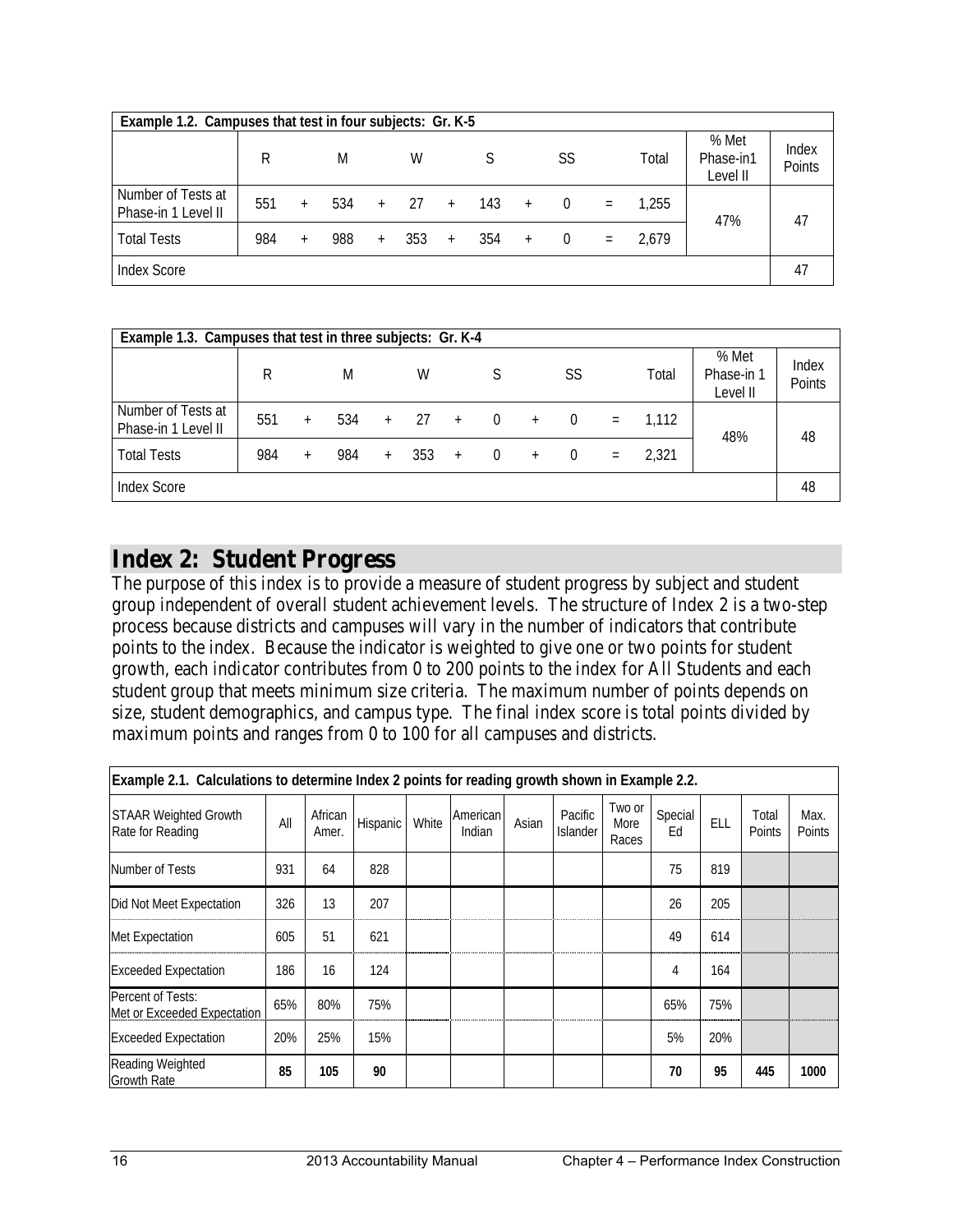| Example 2.2. Calculation to determine overall points for Index 2. |     |                  |          |       |                    |       |                            |                         |               |     |                 |                |
|-------------------------------------------------------------------|-----|------------------|----------|-------|--------------------|-------|----------------------------|-------------------------|---------------|-----|-----------------|----------------|
| Indicator                                                         | All | African<br>Amer. | Hispanic | White | American<br>Indian | Asian | Pacific<br><b>Islander</b> | Two or<br>More<br>Races | Special<br>Ed | ELL | Total<br>Points | Max.<br>Points |
| <b>STAAR Reading</b><br>Weighted Growth Rate                      | 85  | 105              | 90       |       |                    |       |                            |                         | 70            | 95  | 445             | 1000           |
| <b>STAAR Mathematics</b><br>Weighted Growth Rate                  | 85  | 105              | 90       |       |                    |       |                            |                         | 70            | 95  | 445             | 1000           |
| <b>STAAR Writing</b><br>Weighted Growth Rate                      | 85  | 95               | 90       |       |                    |       |                            |                         | 70            | 95  | 435             | 1000           |
| Total                                                             |     |                  |          |       |                    |       |                            |                         |               |     | 1325            | 3000           |
| Index Score (total points divided by maximum points)<br>44        |     |                  |          |       |                    |       |                            |                         |               |     |                 |                |

Note: Blank cells in the example above represent student group indicators that do not meet the minimum size criteria.

#### **Index 3: Closing Performance Gaps**

The purpose of this index is to emphasize advanced academic achievement of the economically disadvantaged student group and the lowest performing race/ethnicity student groups at each campus or district. The structure of Index 3 is a two-step process because districts and campuses will vary in the number of indicators that contribute points to the index. Because the indicator is weighted to give one point for closing the performance gap in 2013, each indicator contributes from 0 to 100 points to the index for each student group that meets minimum size criteria. The maximum number of points depends on size and student demographics. The final index score is total points divided by maximum points and ranges from 0 to 100 for all districts and campuses.

|                                                                           | Example 3.1. Calculations to determine Index 3 points for reading performance for 2013 shown in Example 3.2 |                                              |                                              |                     |                          |  |  |  |  |  |  |  |
|---------------------------------------------------------------------------|-------------------------------------------------------------------------------------------------------------|----------------------------------------------|----------------------------------------------|---------------------|--------------------------|--|--|--|--|--|--|--|
| STAAR Weighted* Performance<br>Rate for Reading                           | Economically<br>Disadvantaged                                                                               | Lowest Performing<br>Racial/Ethnic Group - 1 | Lowest Performing<br>Racial/Ethnic Group - 2 | <b>Total Points</b> | <b>Maximum</b><br>Points |  |  |  |  |  |  |  |
| Number of Tests                                                           | 873                                                                                                         | 878                                          | 2.601                                        |                     |                          |  |  |  |  |  |  |  |
| Performance Results:<br>Phase-in 1 Level II or above<br>Number<br>Percent | 428<br>49%                                                                                                  | 490<br>56%                                   | 390<br>15%                                   |                     |                          |  |  |  |  |  |  |  |
| Reading Weighted*<br>Performance Rate                                     | 49                                                                                                          | 56                                           | 15                                           | 120                 | 300                      |  |  |  |  |  |  |  |

\* For 2013, Weighted Performance Rate is equal to the percent of tests that meet Phase-in 1 Level II or above.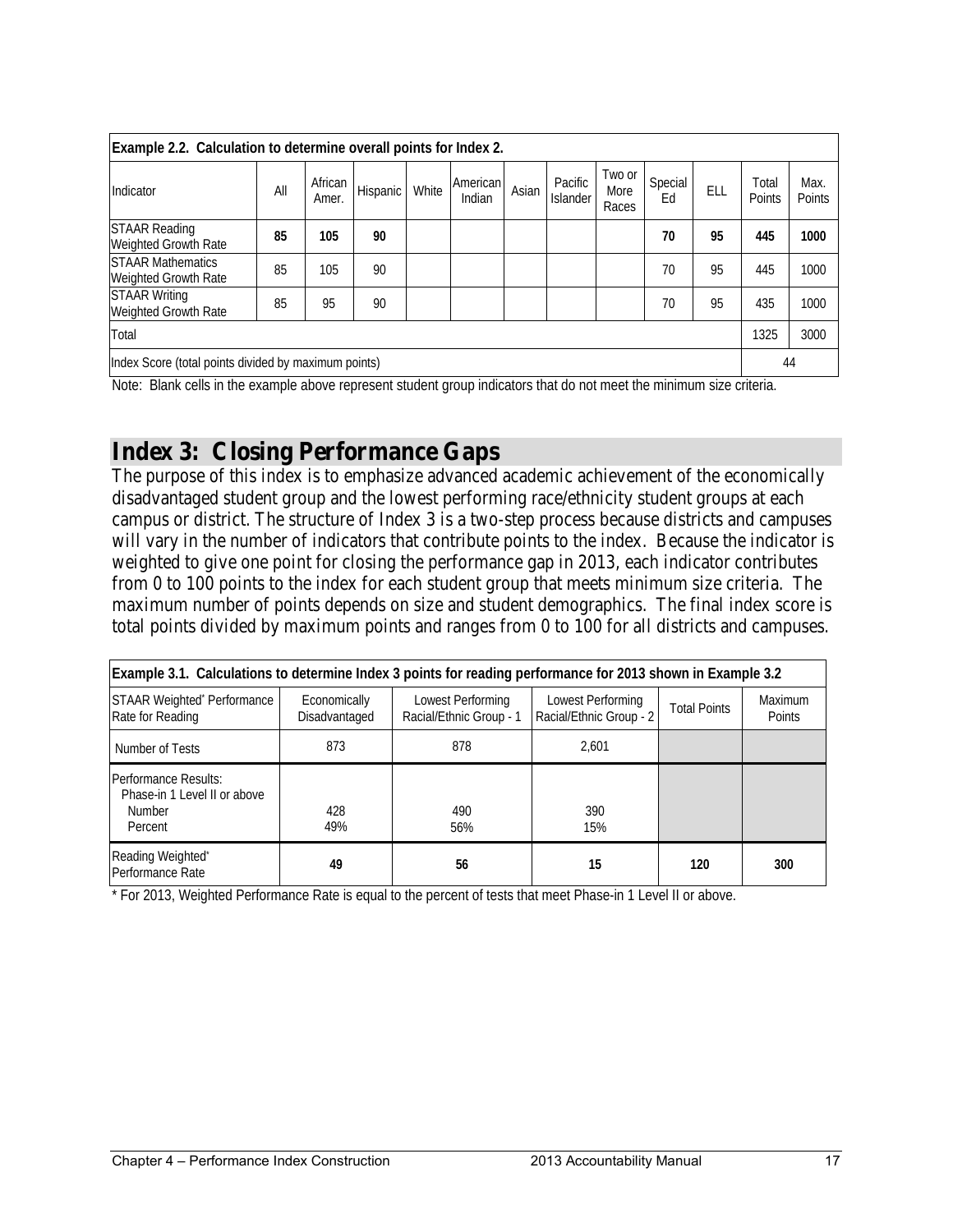| Example 3.2. Calculations to determine overall points for Index 3 for 2013 |                               |                                              |                                              |                     |                   |  |  |  |  |  |  |
|----------------------------------------------------------------------------|-------------------------------|----------------------------------------------|----------------------------------------------|---------------------|-------------------|--|--|--|--|--|--|
| STAAR Weighted*<br>Performance Rate                                        | Economically<br>Disadvantaged | Lowest Performing<br>Racial/Ethnic Group - 1 | Lowest Performing<br>Racial/Ethnic Group - 2 | <b>Total Points</b> | Maximum<br>Points |  |  |  |  |  |  |
| Reading Weighted*<br>Performance Rate                                      | 49                            | 56                                           | 15                                           | 120                 | 300               |  |  |  |  |  |  |
| Mathematics Weighted*<br>Performance Rate                                  | 60                            | 50                                           | 22                                           | 132                 | 300               |  |  |  |  |  |  |
| Writing Weighted*<br>Performance Rate                                      | 40                            | 45                                           | 18                                           | 103                 | 300               |  |  |  |  |  |  |
| Science Weighted*<br>Performance Rate                                      | 60                            | 20                                           | 29                                           | 109                 | 300               |  |  |  |  |  |  |
| Social Studies Weighted*<br>Performance Rate                               | 25                            | 20                                           | 25                                           | 70                  | 300               |  |  |  |  |  |  |
| Total                                                                      |                               |                                              |                                              | 534                 | 1,500             |  |  |  |  |  |  |
| Index Score (total points divided by maximum points)<br>36                 |                               |                                              |                                              |                     |                   |  |  |  |  |  |  |

\* For 2013, Weighted Performance Rate is equal to the percent of tests that meet Phase-in 1 Level II or above.

See *Chapter 13 – Preview* for Index 3 examples applicable to 2014 and beyond.

### **Index 4: Postsecondary Readiness**

The purpose of this index is to emphasize the importance for students to receive a high school diploma that provides them with the foundation necessary for success in college, the workforce, job training programs, or the military. The structure of Index 4 is a two-step process because campuses will vary in the number of separate indicators that contribute points to the index. Each indicator contributes from 0 to 100 points to the index for All Students and each student group that meets minimum size criteria. The maximum number of points depends on size, student demographics, and campus type (for campuses). The final index score is total points divided by maximum points.

#### **Graduation Score**

Combined performance across the graduation rates and Recommended High School Program (RHSP) / Distinguished Achievement Program (DAP) diploma indicator:

- Class of 2012 Four-Year Graduation Rate for All Students and all student groups, *or*
- Class of 2011 Five-Year Graduation Rate for All Students and all student groups, whichever contributes the higher number of total points to the index when combined with the RHSP/DAP graduation rate.

Only one of the two graduation rates is used, not a mix of Four-Year Graduation Rate for one student group and Five-Year Graduation Rate for another student group.

- Annual Dropout Rate for school year 2011-12 for grades 9-12 (used only if no graduation rate calculated) – calculated for campuses and districts with students in grades 9, 10, 11, or 12.
- RHSP/DAP Graduates for school year 2011-12 for All Students and racial/ethnic student groups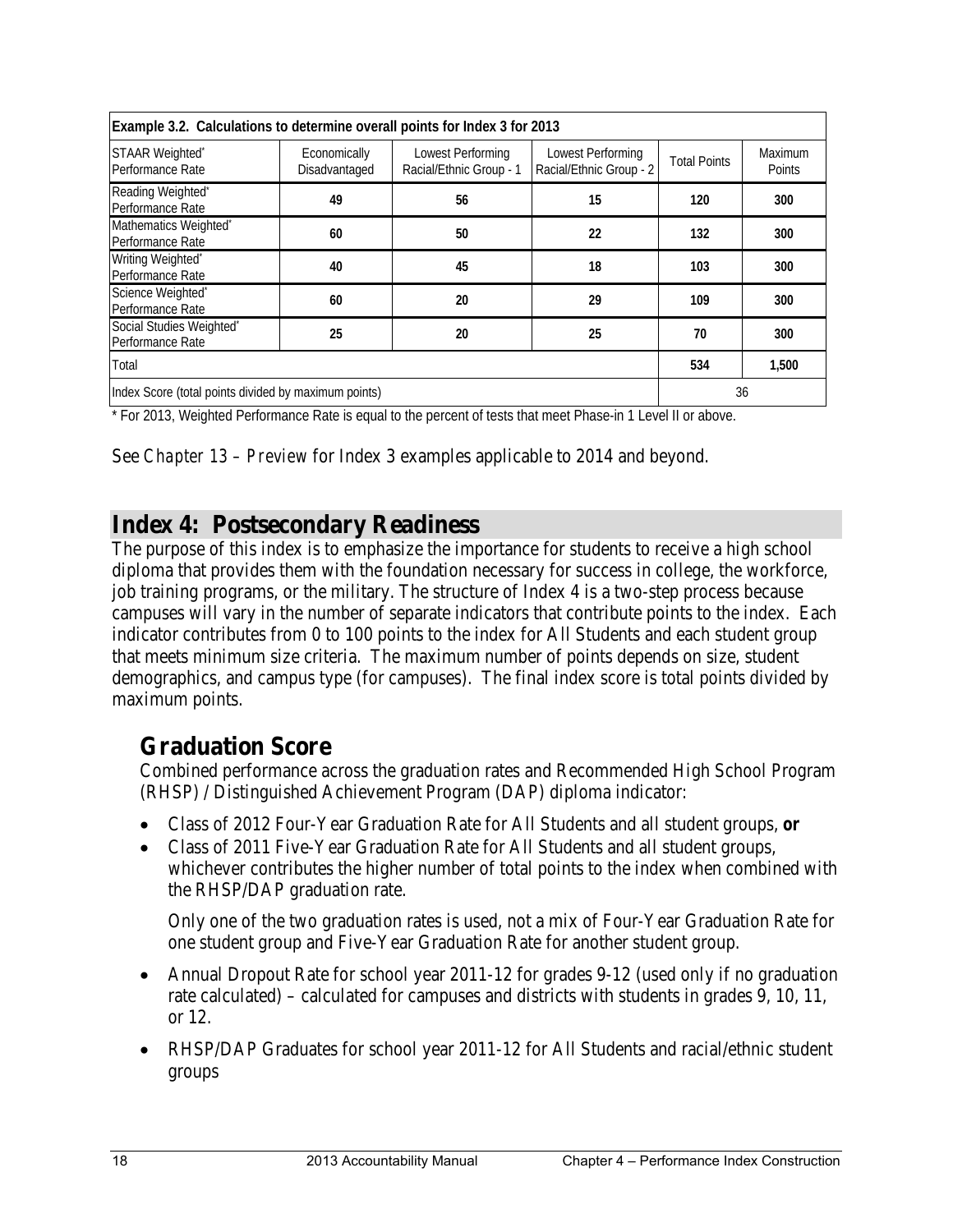# **STAAR Score**

See *Chapter 13 – Preview* for information on how STAAR results will be included in Index 4 in 2014 and beyond.

The following tables illustrate the Index 4 indicator composition depending on campus type.

| Example 4.1. Districts and campuses with a graduation rate                   |       |                  |                 |       |                    |       |                     |                         |               |       |                 |                |
|------------------------------------------------------------------------------|-------|------------------|-----------------|-------|--------------------|-------|---------------------|-------------------------|---------------|-------|-----------------|----------------|
| Indicator                                                                    | All   | African<br>Amer. | <b>Hispanic</b> | White | American<br>Indian | Asian | Pacific<br>Islander | Two or<br>More<br>Races | Special<br>Ed | ELL   | Total<br>Points | Max.<br>Points |
| 4-year<br>graduation rate                                                    | 82.8% | 74.5%            | 70.2%           | 75.4% |                    |       |                     |                         |               | 82.4% | 385.3           | 500            |
| <b>RHSP/DAP</b>                                                              | 75.0% | 66.1%            | 51.4%           | 67.6% |                    |       |                     |                         |               |       | 260.1           | 400            |
| 4-year Graduation Total                                                      |       |                  |                 |       |                    |       |                     |                         |               |       | 645.4           | 900            |
| 4-year Graduation Score (graduation total points division by maximum points) |       |                  |                 |       |                    |       |                     |                         |               |       | 72              |                |
|                                                                              |       |                  |                 |       |                    |       |                     |                         |               |       |                 |                |
| 5-year<br>graduation rate                                                    | 82.8% | 69.1%            | 68.3%           | 70.0% |                    |       |                     |                         |               | 76.6% | 366.8           | 500            |
| <b>RHSP/DAP</b>                                                              | 75.0% | 66.1%            | 51.4%           | 67.6% |                    |       |                     |                         |               |       | 260.1           | 400            |
| 5-year Graduation Total                                                      |       |                  |                 |       |                    |       |                     |                         |               |       | 626.9           | 900            |
| 5-year Graduation Score (graduation total points divided by maximum points)  |       |                  |                 |       |                    |       |                     |                         |               |       | 70              |                |
| 72<br><b>Index Score</b>                                                     |       |                  |                 |       |                    |       |                     |                         |               |       |                 |                |

| Example 4.2. Districts and campuses with Gr. 9-12 but no graduation rate             |                 |                  |                 |                 |                    |       |                            |                         |                 |              |                 |                |
|--------------------------------------------------------------------------------------|-----------------|------------------|-----------------|-----------------|--------------------|-------|----------------------------|-------------------------|-----------------|--------------|-----------------|----------------|
| Indicator                                                                            | All             | African<br>Amer. | Hispanic        | White           | American<br>Indian | Asian | Pacific<br><b>Islander</b> | Two or<br>More<br>Races | Special<br>Eq   | ELL          | Total<br>Points | Max.<br>Points |
| Grade 9-12<br>Annual Dropout<br>Rate                                                 | 76<br>$(2.4\%)$ | 61<br>$(3.9\%)$  | 69<br>$(3.1\%)$ | 89<br>$(1.1\%)$ |                    |       |                            | 87<br>$(1.3\%)$         | 68<br>$(3.2\%)$ | 53<br>(4.7%) | 503             | 700            |
| <b>RHSP/DAP</b>                                                                      | 82.7%           | 76.4%            | 83.6%           | 83.0%           |                    |       |                            |                         |                 |              | 325.7           | 400            |
| Graduation Total (based on dropout and RHSP/DAP)                                     |                 |                  |                 |                 |                    |       |                            |                         |                 |              | 828.7           | 1100           |
| Graduation Score (dropout and RHSP/DAP total points divided by maximum points)<br>75 |                 |                  |                 |                 |                    |       |                            |                         |                 |              |                 |                |
| <b>Index Score</b><br>75                                                             |                 |                  |                 |                 |                    |       |                            |                         |                 |              |                 |                |

Note: Blank cells in the examples above represent student group indicators that do not meet the minimum size criteria.

See *Chapter 5 –Performance Index Indicators* for information on how the annual dropout rate calculation is derived for this index.

See *Chapter 13 – Preview* for Index 4 examples applicable to 2014 and beyond, including an elementary and middle/junior high school example.